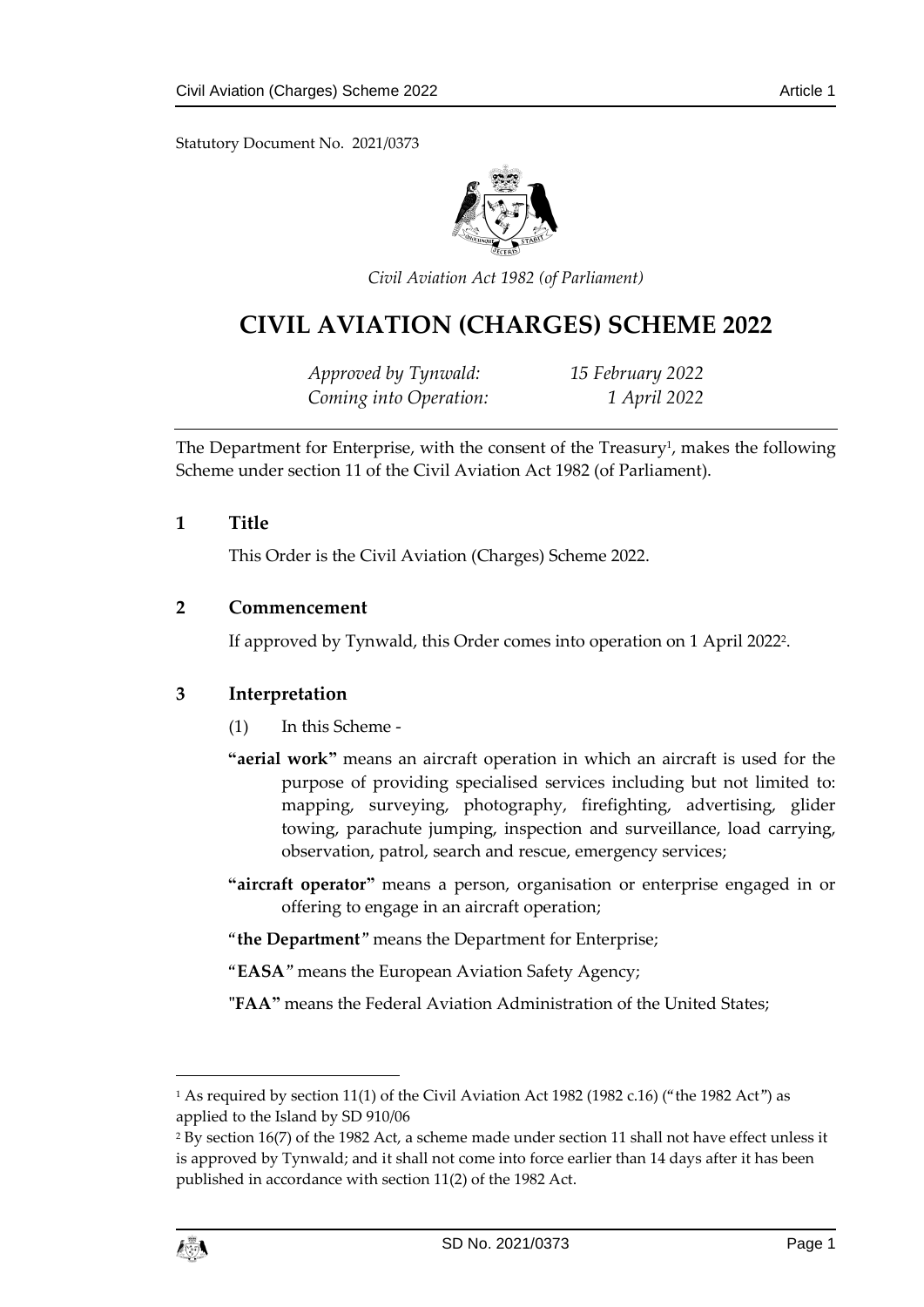"**fleet of aircraft**" means multiple aircraft of the same type under the management and control of the same aircraft operator;

"**IDERA**" means Irrevocable De-Registration and Export Request Authorisation;

"**MTOM**" means Maximum take-off mass;

- "**MTOM/MLM**" means Maximum take-off mass/Maximum landing mass;
- **"PBCS"** means Performance Based Communication and Surveillance; and
- "**RNP AR APCH**" means Required Navigation Performance Authorisation Required Approach.
- (2) Any expression which is used in this Scheme which is defined in the
	- (a) Air Navigation (Isle of Man) Order 2015<sup>3</sup>;
	- (b) any instrument applied to the Isle of Man under section 11 or 11A of the Airports and Civil Aviation Act 1987<sup>4</sup>; or
	- (c) any instrument made under section 11B of the Airports and Civil Aviation Act 1987,

has the same meaning given in the relevant instrument.

### **4 Charges**

- (1) For the performance of any function of the Department specified in column 1 of the Schedule, payment of the corresponding charge in column 2 must be made to the Department.
- (2) The Department may require that a charge specified under paragraph (1) shall be paid to the Department at the time of application for the function or on receipt of an invoice.

### **5 Revocation**

The Civil Aviation (Charges) Scheme 2021 5 is revoked.

### **6 Transitional provision**

Nothing in this Scheme applies in relation to anything to be done or issued by the Department pursuant to an application made before 1 April 2022.

-



<sup>3</sup> SI 2015/870 as amended by SI 2016/155

<sup>4</sup> AT 10 of 1987

<sup>5</sup> SD 2021/0005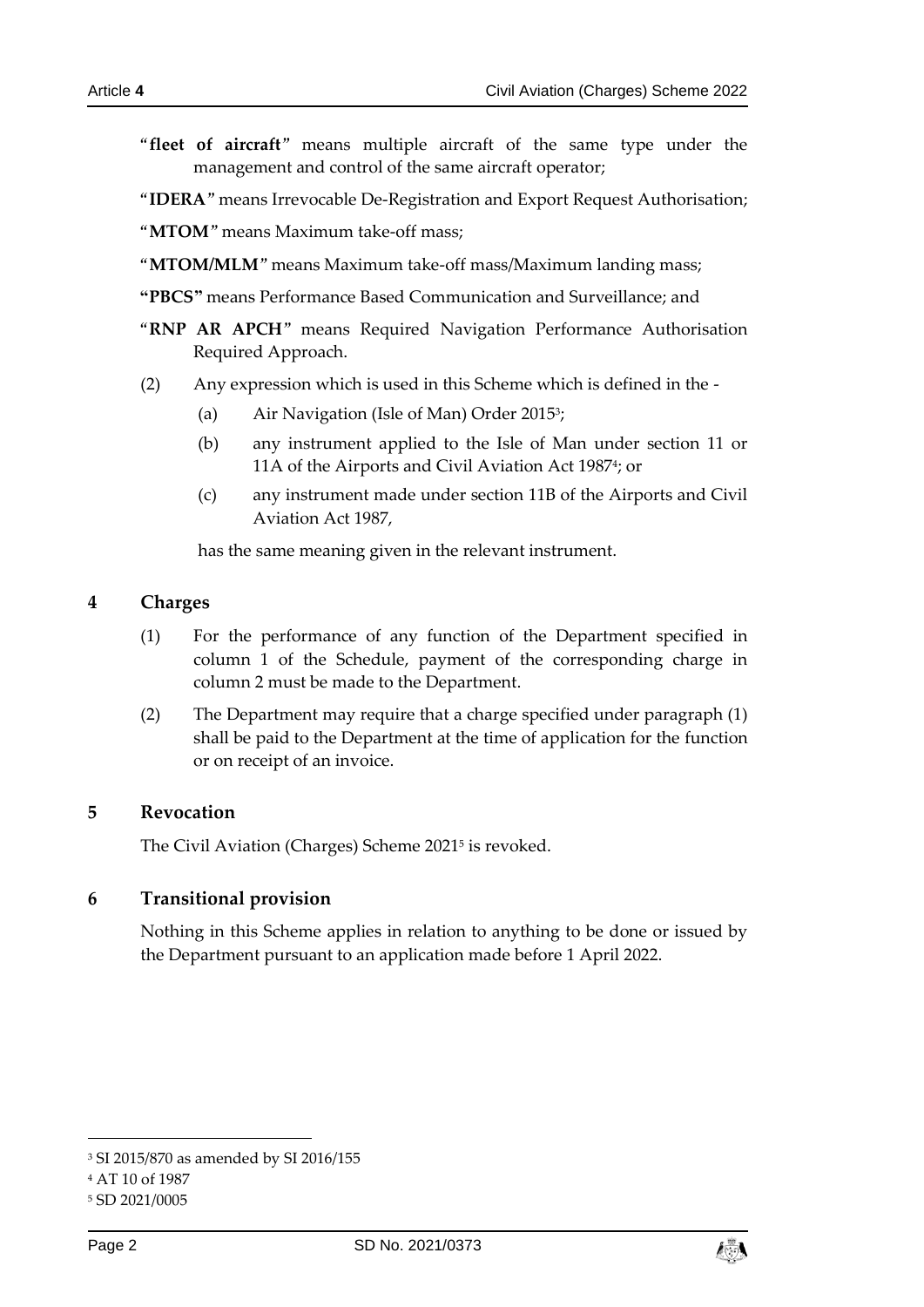#### **MADE 7 DECEMBER 2021**

**DR ALEX ALLINSON** *Minister for Enterprise*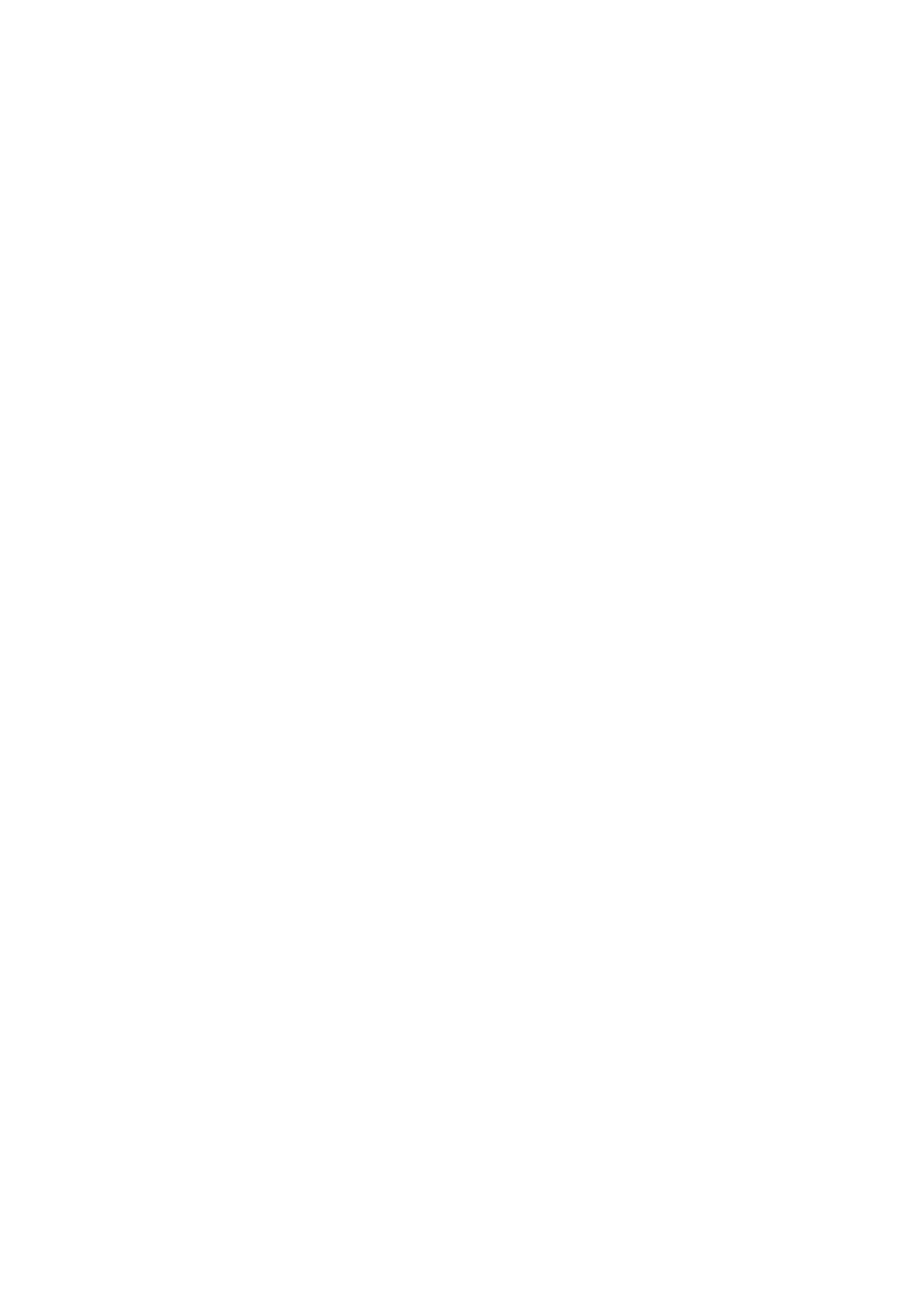#### **SCHEDULE**

[Paragraph 4]

## **CHARGES**

## **PART 1**

#### LICENSING

| <b>Function of the Department</b>                                                                                                                                                                                                                          | Charge £ |
|------------------------------------------------------------------------------------------------------------------------------------------------------------------------------------------------------------------------------------------------------------|----------|
| Certificate of validation of flight crew licence*:                                                                                                                                                                                                         |          |
| Initial issue or renewal without restriction to a specific aircraft<br>registration or aircraft operator/aircraft type or class (for 3 years)*                                                                                                             | 400.00   |
| initial issue or renewal restricted to a specific aircraft registration<br>$(for 3 years)*$                                                                                                                                                                | 164.00   |
| transfer from a specific aircraft registration validation or an aircraft<br>operator and specific aircraft type or class rating to a validation<br>without restriction to a specific aircraft registration or aircraft<br>operator/aircraft type or class* | 300.00   |
| variation during period of validity*                                                                                                                                                                                                                       | 60.00    |
| Certificate of validation of aircraft maintenance engineer's licence*:                                                                                                                                                                                     |          |
| initial issue or renewal (for 3 years)*                                                                                                                                                                                                                    | 164.00   |
| variation during period of validity*                                                                                                                                                                                                                       | 60.00    |

**NOTE:** For all items identified with an asterisk in this Schedule please see Part 8.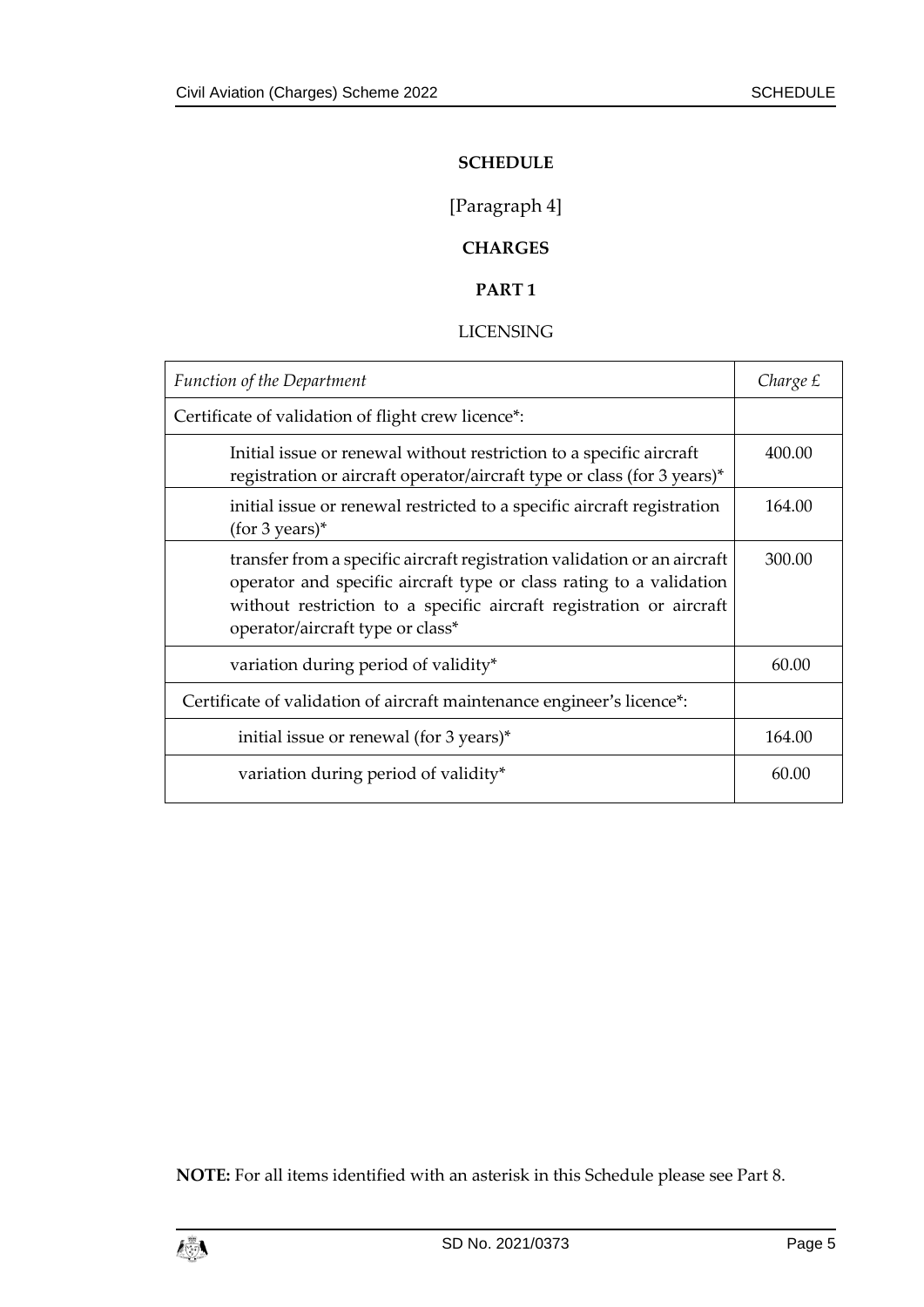## AIRCRAFT REGISTRATION

| Function of the Department                                          | Charge £ |
|---------------------------------------------------------------------|----------|
| Registration of aircraft and issue of registration certificate*     | 450.00   |
| Reservation of out-of-sequence registration mark (for up to 1 year) | 150.00   |
| Change of registered owner*                                         | 300.00   |
| Note: charge is applied to both the outgoing and incoming owner     |          |
| Change of registration mark*                                        | 300.00   |
| Certified copy of an entry in aircraft register                     | 75.00    |
| Cancellation of aircraft registration*                              | 300.00   |
| Review of Type Certificate Data Sheet*                              | 164.00   |
| Withdrawal post-commencement of registration process*               | 450.00   |

## **PART 3**

## AIRCRAFT MORTGAGES AND IDERA

| Function of the Department                                                                             | Charge £ |
|--------------------------------------------------------------------------------------------------------|----------|
| Registration of priority notice in register of aircraft mortgages                                      | 150.00   |
| Registration of mortgage in register of aircraft mortgages                                             | 425.00   |
| Amendment of entry in register of aircraft mortgages                                                   | 100.00   |
| Inspection of entry in register of aircraft mortgages                                                  | 100.00   |
| Supply of certified copy of entry in register of aircraft mortgages                                    | 100.00   |
| Notification of whether there are entries relating to an aircraft in register<br>of aircraft mortgages | 100.00   |
| Discharge of a mortgage from the register of aircraft mortgages*                                       | 300.00   |

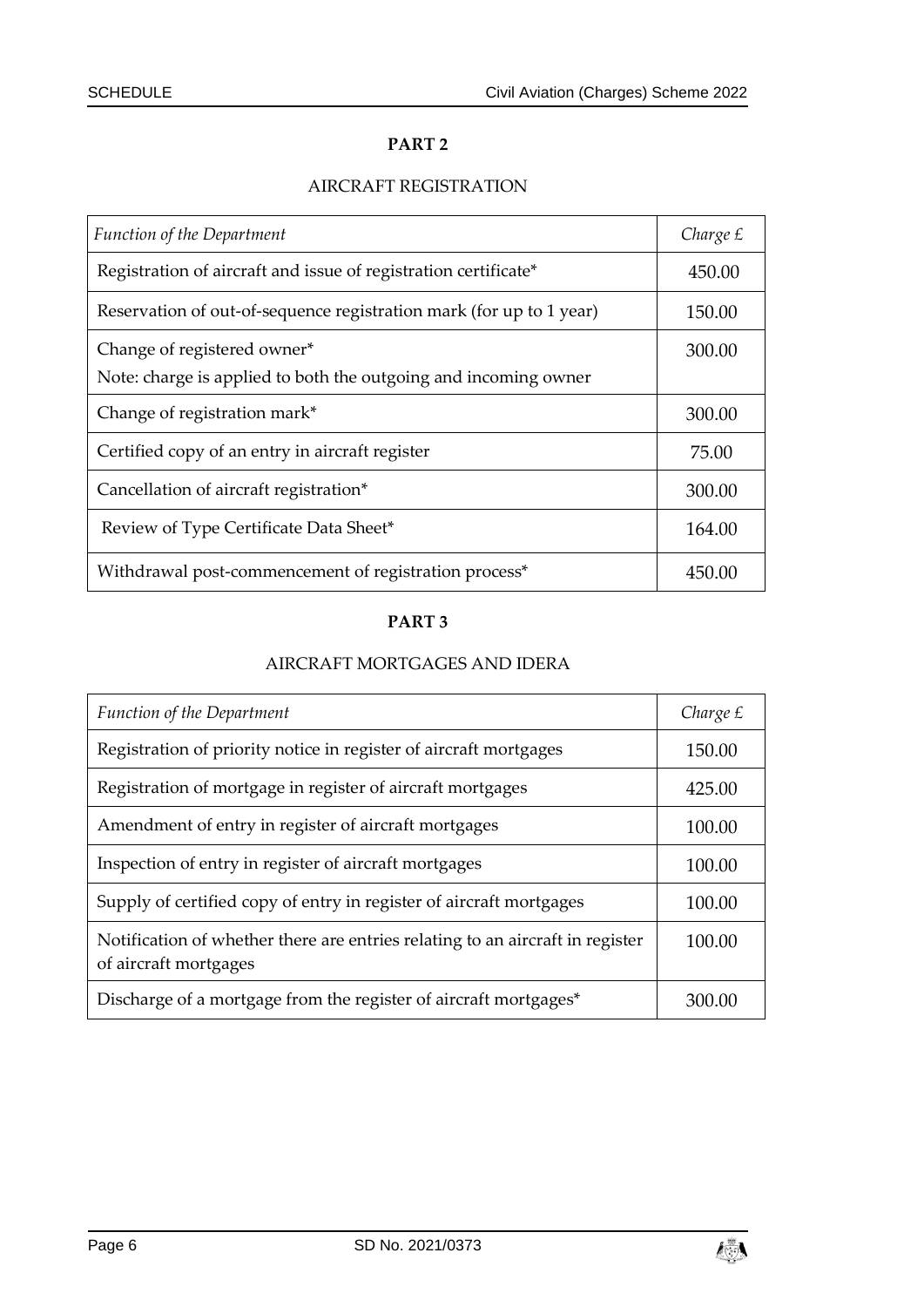| Recording an IDERA                                                                       | 200.00 |
|------------------------------------------------------------------------------------------|--------|
| Recording a Certified Designee for an IDERA                                              | 60.00  |
| Removing a Certified Designee for an IDERA                                               | 60.00  |
| Revoking an IDERA                                                                        | 100.00 |
| IDERA De-registration Request (in addition to the de-registration of<br>aircraft charge) | 100.00 |

#### AIRWORTHINESS

| <b>Function of the Department</b>                                                                                                                                                                                      | Charge £ |
|------------------------------------------------------------------------------------------------------------------------------------------------------------------------------------------------------------------------|----------|
| Certificate of airworthiness (per year) for an aircraft with a MTOM not<br>exceeding 2,730kg*                                                                                                                          |          |
| initial issue, for each 500kg or part thereof of the maximum total<br>mass authorised*                                                                                                                                 | 100.00   |
| renewal (not based on maximum total mass authorised)*                                                                                                                                                                  | 100.00   |
| Certificate of airworthiness (per year) for an aircraft with a MTOM<br>exceeding 2,730kg up to 200,000kg (for aircraft greater than<br>200,000kg the fee is limited to that payable for an aircraft of<br>200,000kg)*: |          |
| initial issue, for each 500kg or part thereof of the maximum total<br>mass authorised*                                                                                                                                 | 100.00   |
| renewal, for each 500kg or part thereof of the maximum total mass<br>authorised*                                                                                                                                       | 60.00    |
| Issue of national permit to fly*                                                                                                                                                                                       | 250.00   |
| Approval of repair or modification of aircraft or its equipment*                                                                                                                                                       | 164.00   |
| Certificate of airworthiness for the purpose of export*                                                                                                                                                                | 500.00   |
| Validation of maintenance organisation or repair station*                                                                                                                                                              | 250.00   |
| Cancelled or postponed airworthiness survey by the client with less than<br>48 hours' notice provided to the Department prior to the date of the<br>survey or survey terminated by the IOMAR*                          | 1148.00  |
| Cancelled or postponed airworthiness survey by the client with less than<br>168 hours' notice provided to the Department prior to the date of the<br>survey*                                                           | 574.00   |
| Approval of Aircraft Maintenance Programme*                                                                                                                                                                            | 164.00   |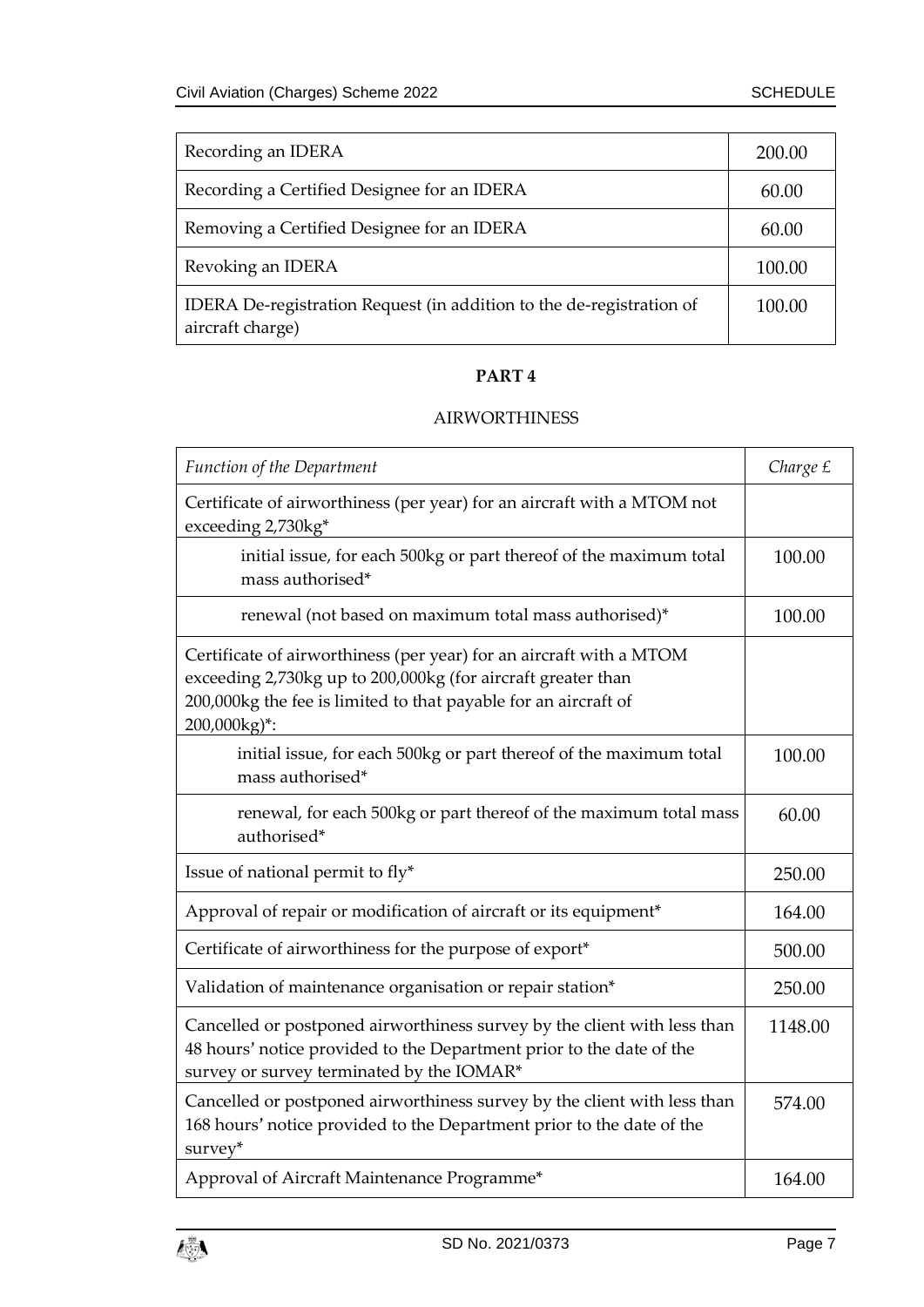## OPERATION OF AIRCRAFT

| <b>Function of the Department</b>                                                                                                                           | Charge £ |
|-------------------------------------------------------------------------------------------------------------------------------------------------------------|----------|
| Change of aircraft operator*                                                                                                                                | 300.00   |
| Issue of, or technical change to, an aircraft noise certificate for single<br>MTOM/MLM* (for a specific aircraft registration)                              | 164.00   |
| Issue of, transfer, or technical change to, an aircraft noise certificate for<br>multiple MTOM/MLMs* (for a specific aircraft registration)                 | 300.00   |
| Grant or renewal (for 3 years) of All Weather Operations Approach and<br>Landing approval*:                                                                 |          |
| for a specific aircraft registration                                                                                                                        | 950.00   |
| for a fleet of aircraft                                                                                                                                     | 2375.00  |
| Grant or renewal (for 3 years) of All Weather Operations Take-off<br>approval*:                                                                             |          |
| for a specific aircraft registration                                                                                                                        | 250.00   |
| for a fleet of aircraft                                                                                                                                     | 625.00   |
| Grant or renewal (for 3 years) of approval of equipment to fly in North<br>Atlantic High Level Airspace (Minimum Navigation Performance<br>Specification)*: |          |
| for a specific aircraft registration                                                                                                                        | 600.00   |
| for a fleet of aircraft                                                                                                                                     | 1500.00  |
| Grant or renewal (for 3 years) of approval of equipment to fly in notified<br>Reduced Vertical Separation Minimum airspace*:                                |          |
| for a specific aircraft registration                                                                                                                        | 600.00   |
| for a fleet of aircraft                                                                                                                                     | 1500.00  |
| Grant or renewal (for 3 years) of each Performance Based Navigation<br>approval, excluding RNP AR APCH*:                                                    |          |
| for a specific aircraft registration                                                                                                                        | 600.00   |
| for a fleet of aircraft                                                                                                                                     | 1500.00  |
| Grant or renewal (for 3 years) of RNP AR APCH approval (including<br>one approach designator)*:                                                             |          |

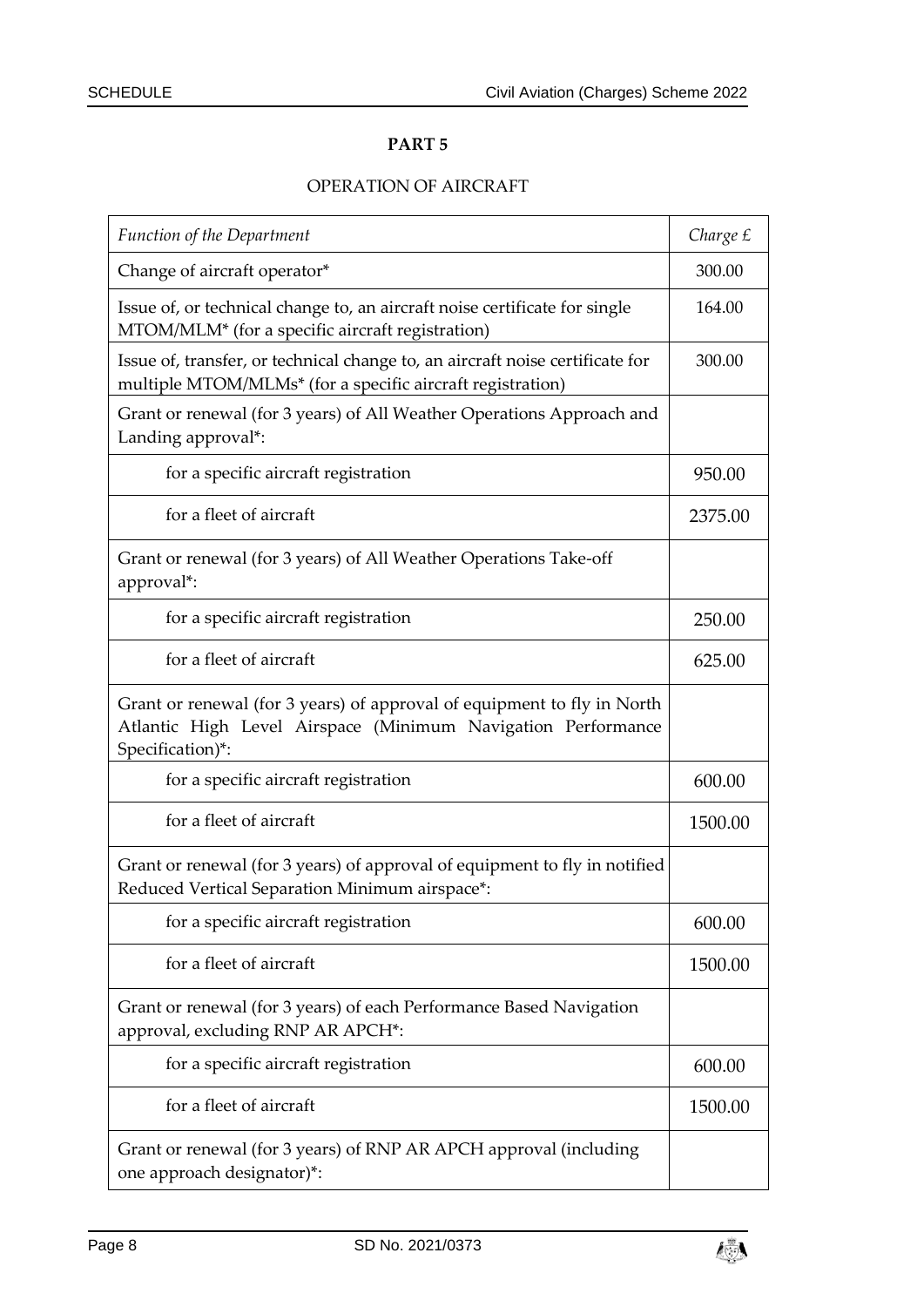| for a specific aircraft registration                                                                | 2000.00 |
|-----------------------------------------------------------------------------------------------------|---------|
| for a fleet of aircraft                                                                             | 5000.00 |
| Grant or renewal (for 3 years) of RNP AR APCH approval for each<br>additional approach designator*: |         |
| for a specific aircraft registration                                                                | 600.00  |
| for a fleet of aircraft                                                                             | 1500.00 |
| Grant of Steep Approach approval*:                                                                  |         |
| for a specific aircraft registration                                                                | 200.00  |
| for a fleet of aircraft                                                                             | 500.00  |
| Grant or renewal (for 3 years) for Carriage of Dangerous Goods by Air<br>approval*:                 |         |
| for a specific aircraft registration                                                                | 600.00  |
| for a fleet of aircraft                                                                             | 1500.00 |
| Grant of Minimum Equipment List Approval*:                                                          |         |
| for a specific aircraft registration                                                                | 200.00  |
| for a fleet of aircraft                                                                             | 500.00  |
| Grant of Electronic Flight Bag Operational Approval*:                                               |         |
| for a specific aircraft registration                                                                | 200.00  |
| for a fleet of aircraft                                                                             | 500.00  |
| Grant or renewal (for 3 years) of an Aerial Work Approval*:                                         |         |
| for a specific aircraft registration                                                                | 600.00  |
| for a fleet of aircraft                                                                             | 1500.00 |
| Grant of FANS 1/A+ (PBCS) Approval*:                                                                |         |
| for a specific aircraft registration                                                                | 200.00  |
| for a fleet of aircraft                                                                             | 500.00  |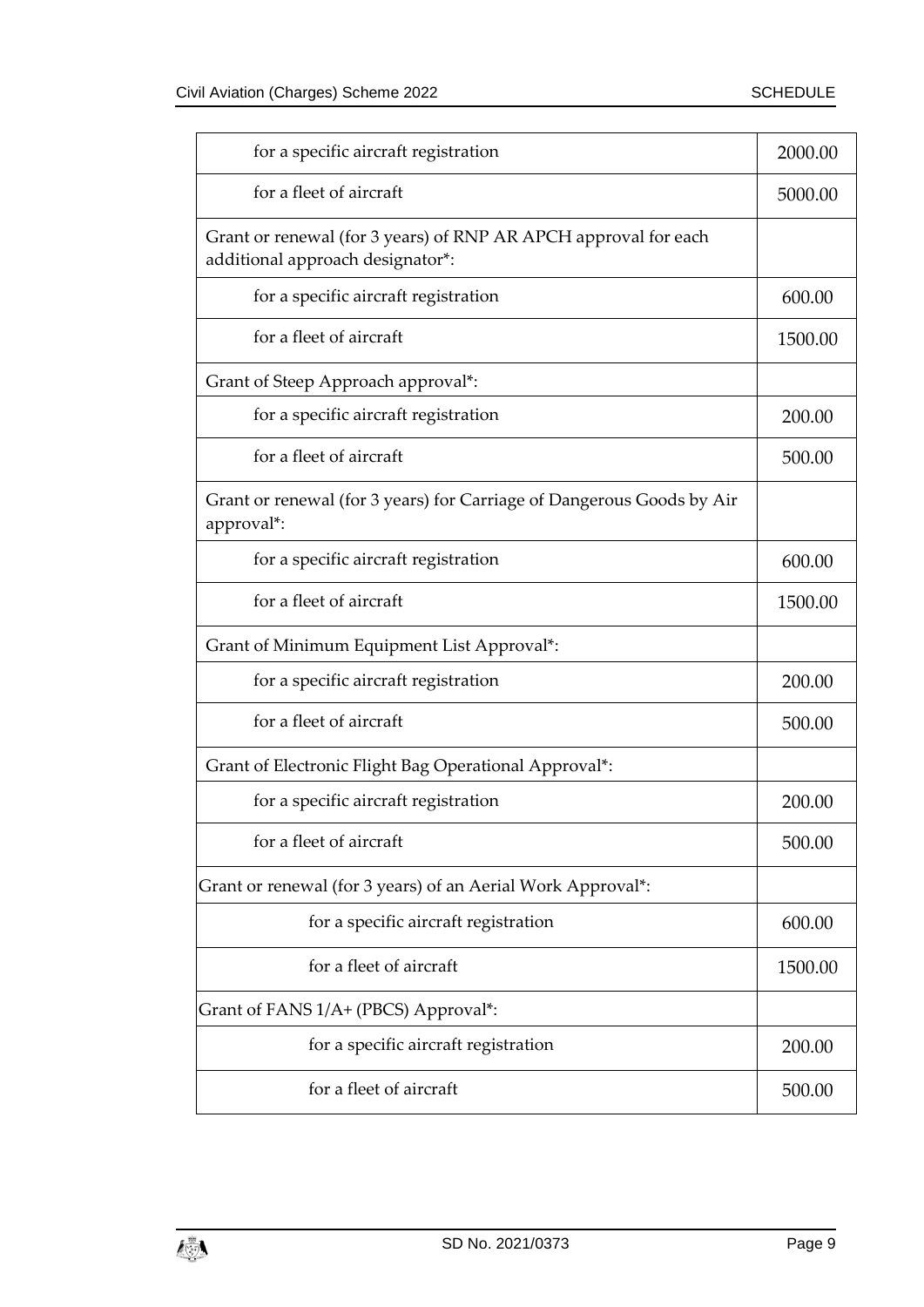## UNMANNED AIRCRAFT

| <b>Function of the Department</b>                                                                                                                                               | Charge $E$ |
|---------------------------------------------------------------------------------------------------------------------------------------------------------------------------------|------------|
| Grant of a permission to operate a small unmanned aircraft without the<br>remote pilot or a directly adjacent observer maintaining unaided visual<br>contact with the aircraft* | 200.00     |
| Grant of an exemption for the operation of an unmanned aircraft other<br>than a small unmanned aircraft, balloon or a kite*                                                     | 200.00     |

#### **PART 7**

## **MISCELLANEOUS**

| <b>Function of the Department</b>                                                                                                     | Charge £    |
|---------------------------------------------------------------------------------------------------------------------------------------|-------------|
| Grant, issue or renewal of any other certificate, letter, permission,<br>approval, validation, authorisation, variation or exemption* | 164.00      |
| Issue of a copy of any certificate or other document                                                                                  | 60.00       |
| Administrative amendment of any certificate or other document                                                                         | 60.00       |
| Costs incurred of sending documents by courier                                                                                        | Actual cost |

#### **PART 8**

### PREPARATORY WORK, REVIEW, INVESTIGATIONS AND INSPECTIONS

| Function of the Department                                                                                                              | Charge £    |
|-----------------------------------------------------------------------------------------------------------------------------------------|-------------|
| Carrying out any preparatory work, review, investigation or inspection<br>reasonably necessary for any matter marked * in Parts 1 to 7: |             |
| for each working hour or part thereof                                                                                                   | 164.00      |
| for each hour or part thereof spent travelling                                                                                          | 99.00       |
| expenses reasonably incurred while travelling including, but not<br>limited to, transport, accommodation and subsistence                | Actual cost |